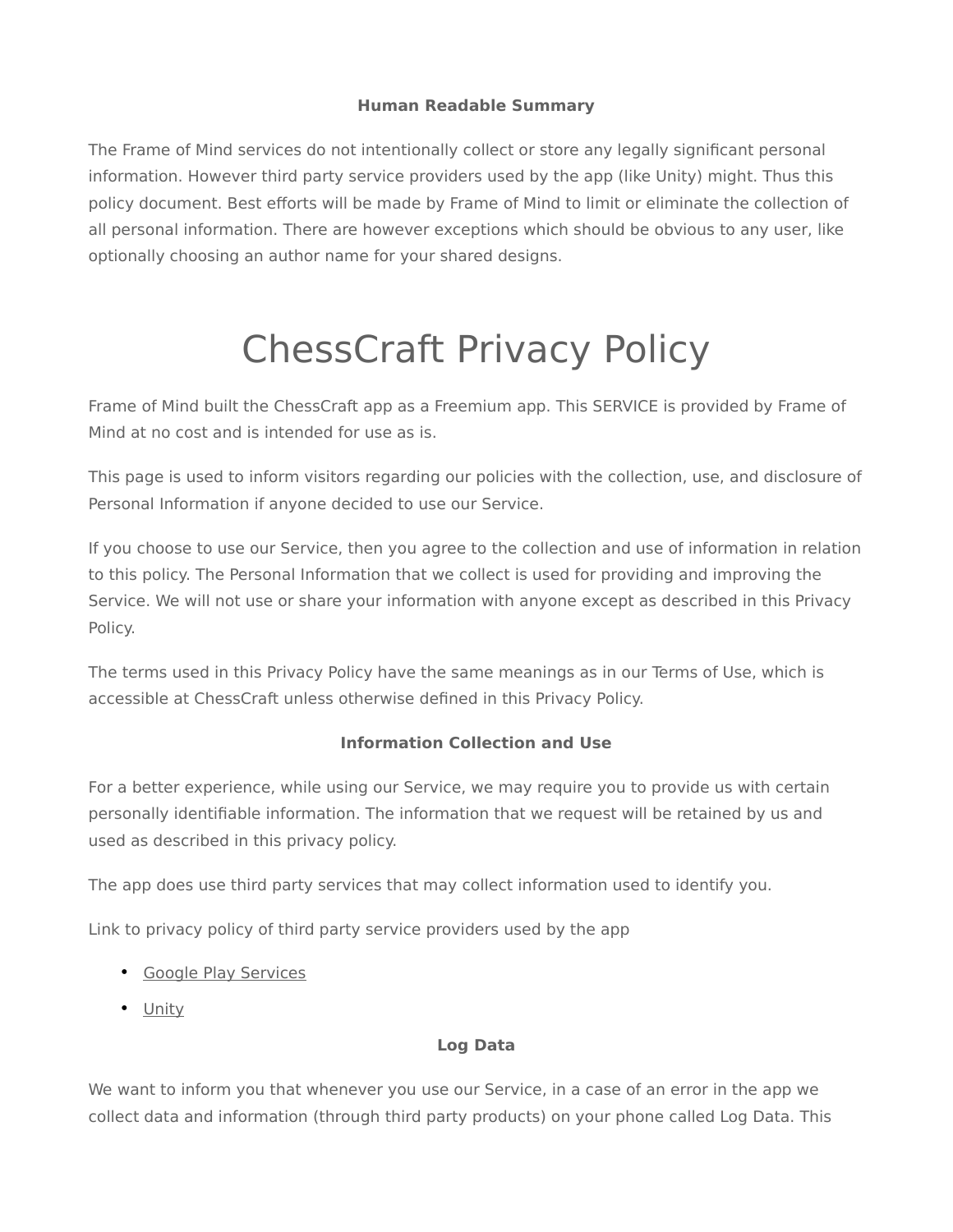Log Data may include information such as your device Internet Protocol ("IP") address, device name, operating system version, the configuration of the app when utilizing our Service, the time and date of your use of the Service, and other statistics.

## **Cookies**

Cookies are files with a small amount of data that are commonly used as anonymous unique identifiers. These are sent to your browser from the websites that you visit and are stored on your device's internal memory.

This Service does not use these "cookies" explicitly. However, the app may use third party code and libraries that use "cookies" to collect information and improve their services. You have the option to either accept or refuse these cookies and know when a cookie is being sent to your device. If you choose to refuse our cookies, you may not be able to use some portions of this Service.

## **Service Providers**

We may employ third-party companies and individuals due to the following reasons:

- •To facilitate our Service;
- •To provide the Service on our behalf;
- •To perform Service-related services; or
- •To assist us in analyzing how our Service is used.

We want to inform users of this Service that these third parties have access to your Personal Information. The reason is to perform the tasks assigned to them on our behalf. However, they are obligated not to disclose or use the information for any other purpose.

#### **Security**

We value your trust in providing us your Personal Information, thus we are striving to use commercially acceptable means of protecting it. But remember that no method of transmission over the internet, or method of electronic storage is 100% secure and reliable, and we cannot guarantee its absolute security.

#### **Links to Other Sites**

This Service may contain links to other sites. If you click on a third-party link, you will be directed to that site. Note that these external sites are not operated by us. Therefore, we strongly advise you to review the Privacy Policy of these websites. We have no control over and assume no responsibility for the content, privacy policies, or practices of any third-party sites or services.

# **Children's Privacy**